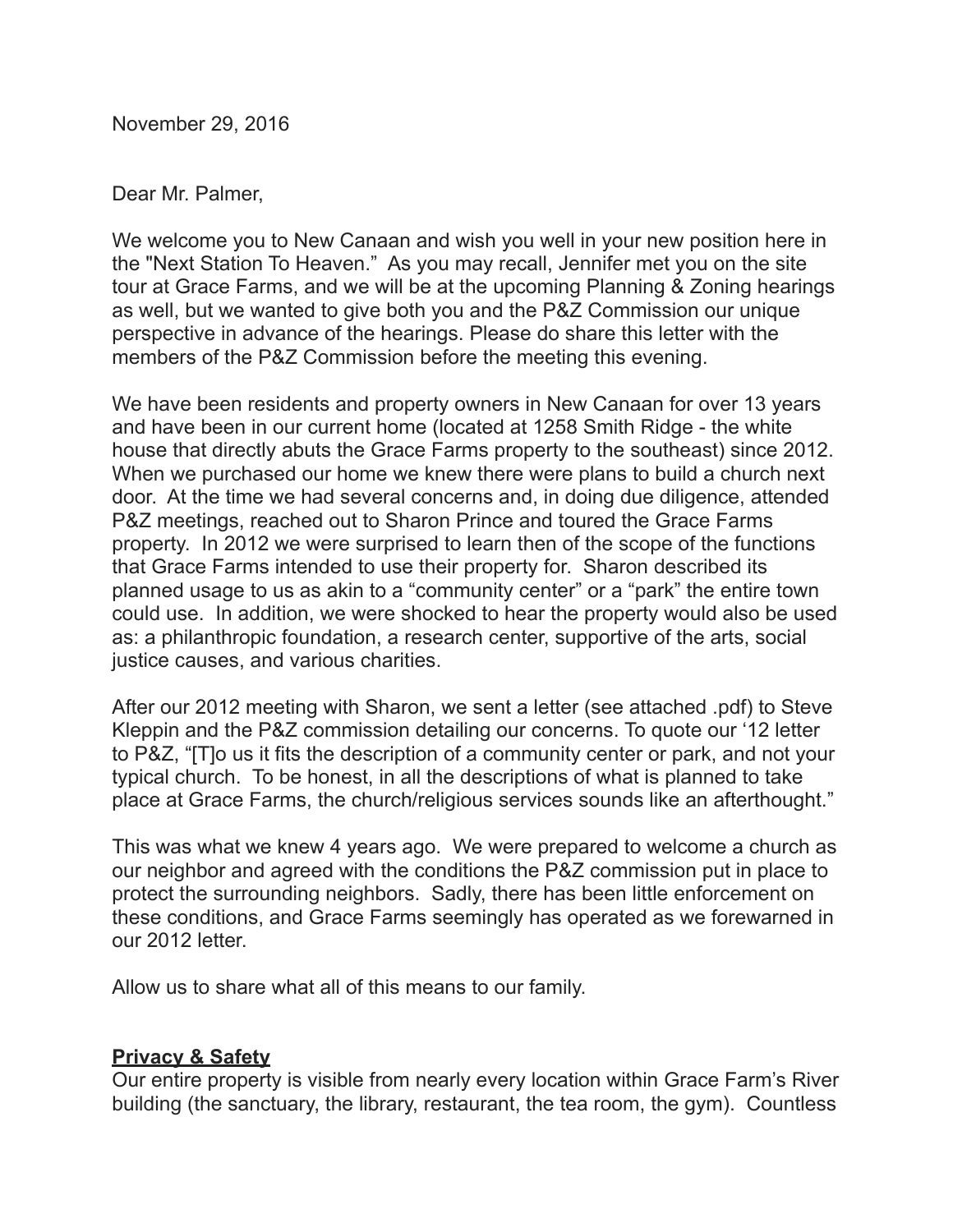numbers of people watch us come and go from our home. The walking path at Grace Farms brings numerous strangers within a stone's throw of our property.

We consistently hear people yelling and children crying from the Grace Farm's property. Our two small children, when they play outside, are regularly exposed to strangers who have waved at them. Others watch our family from a bench on the path. We can't begin to express just how unnerving it is to glance out your window and have people looking back at you.

We understand that it's one thing for a person to be seen, on occasion, by their neighbor. But typically you would, at the very least, be familiar with that person. Our situation is quite a different scenario -- imagine hundreds of literal strangers peering into your backyard and watching your children play. Living in a fishbowl puts it mildly.

To make matters worse, visitors to Grace Farms are "encouraged to enjoy unstructured time throughout the grounds." Visitors are invited to explore their property unsupervised. For example, the latest offering is for snowshoeing - enabling strangers to go off-path and come even closer to our home.

From our property, we see the lights of Grace Farms all the way from their barns to their sanctuary. It is akin to living next to an airport or a shopping center.

We have witnessed cars from out-of-state park on Smith Ridge next to our home to get a better view of Grace Farms. Groups of strangers walk the fence line up to our property to get a better view and take photos. Again, it is very uncomfortable to have our sense of privacy continually tested.

The very idea of a home includes safety and privacy, and we feel that ours is being stolen from us every day.

## **Property Value**

It seems obvious that a house overlooking a large commercial enterprise such as Grace Farms is a drawback to potential home buyers. In 2012 we witnessed several people at an open house for our home spin on their heels and leave when they heard about a proposed church to be built next door. Prospective home buyers interested in the 4 acre zones of New Canaan covet privacy.

## **Quality of Life**